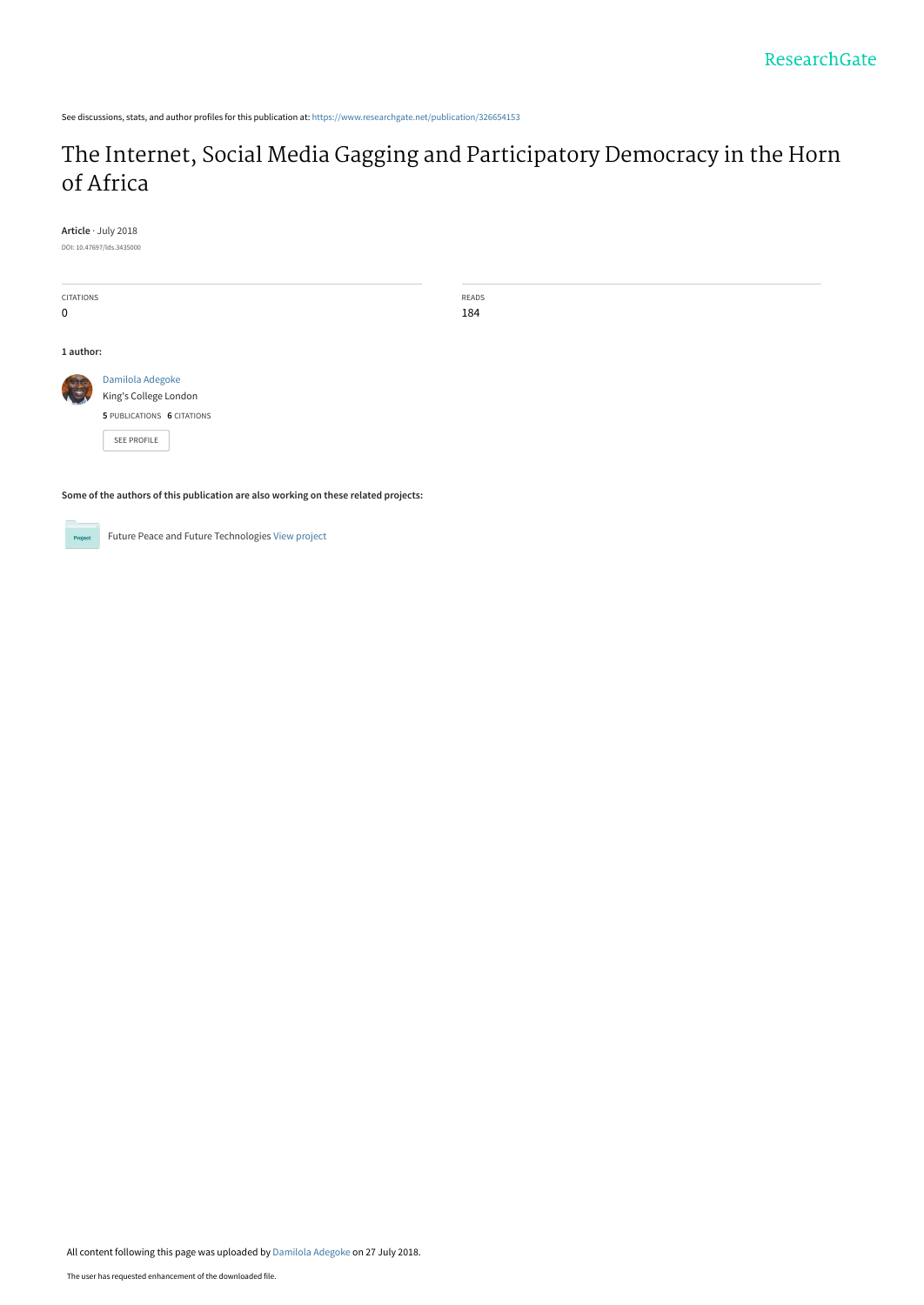## **The Internet, Social Media Gagging and Participatory Democracy in the Horn of Africa**

Damilola Adegoke 

#### **Introduction**

The internet age has witnessed controversy to do with control of the internet. Who has a right over the internet? Should states laws determine behaviours online? Who is to exercise juridical power in case of infractions? Cyber libertarians and social media activists think freedom of expression and of speech should include immunity from all forms of government and non-government control. Most researchers into social media rights often tilt the balance against the government under the assumption that netizens are neutral actors who must be protected and who portend little or no harm.

However, the internet is just a tool of communication. It could be a machinery to preach hatred just as it could be used for peaceful ends. People have used the anonymity provided by the internet to recruit fighters for terrorist organisations and to preach hate against vulnerable groups. A more traditional example was the use of the Radio to propagate genocide and ethnic cleansing in Rwanda. Thus, as romantic as the idea of absolute freedom may seem, the need for governments to protect their citizens from harm must not be overlooked. Yet, the latter is also the excuse provided by governments in Africa, not least those in the Horn of Africa, to fight dissidents and gag opposition.

The debate as to who controls the internet seems to have been laid to rest at least for the moment, ever since the case between the French government and Yahoo over the former's demand for Yahoo to ban Nazi memorabilia merchant sites from French cyberspace. The judicial decision, which favours the position of the French government arguably, set precedence for internet governance.<sup>1</sup> It was one of the defining moments for the status of internet governance and cyber territoriality. The odds are in favour of states in part because the infrastructure for the transmission and distribution of internet access are domiciled in states. This provides opportunities for governments to wield their power against Internet Service Providers (ISPs) who might want to exercise independent agency. The more extreme use of coercive power of the state against internet freedom has typically been seen as 'internet gagging'.

<u> 1989 - Johann Barn, mars ann an t-Amhain an t-Amhain an t-Amhain an t-Amhain an t-Amhain an t-Amhain an t-Amh</u>

<sup>&</sup>lt;sup>1</sup> Goldsmith, Jack and Wu, Tim, *Who Controls the Internet?: Illusions of a Borderless World* (New York: Oxford University Press, 2008), pp. 3-6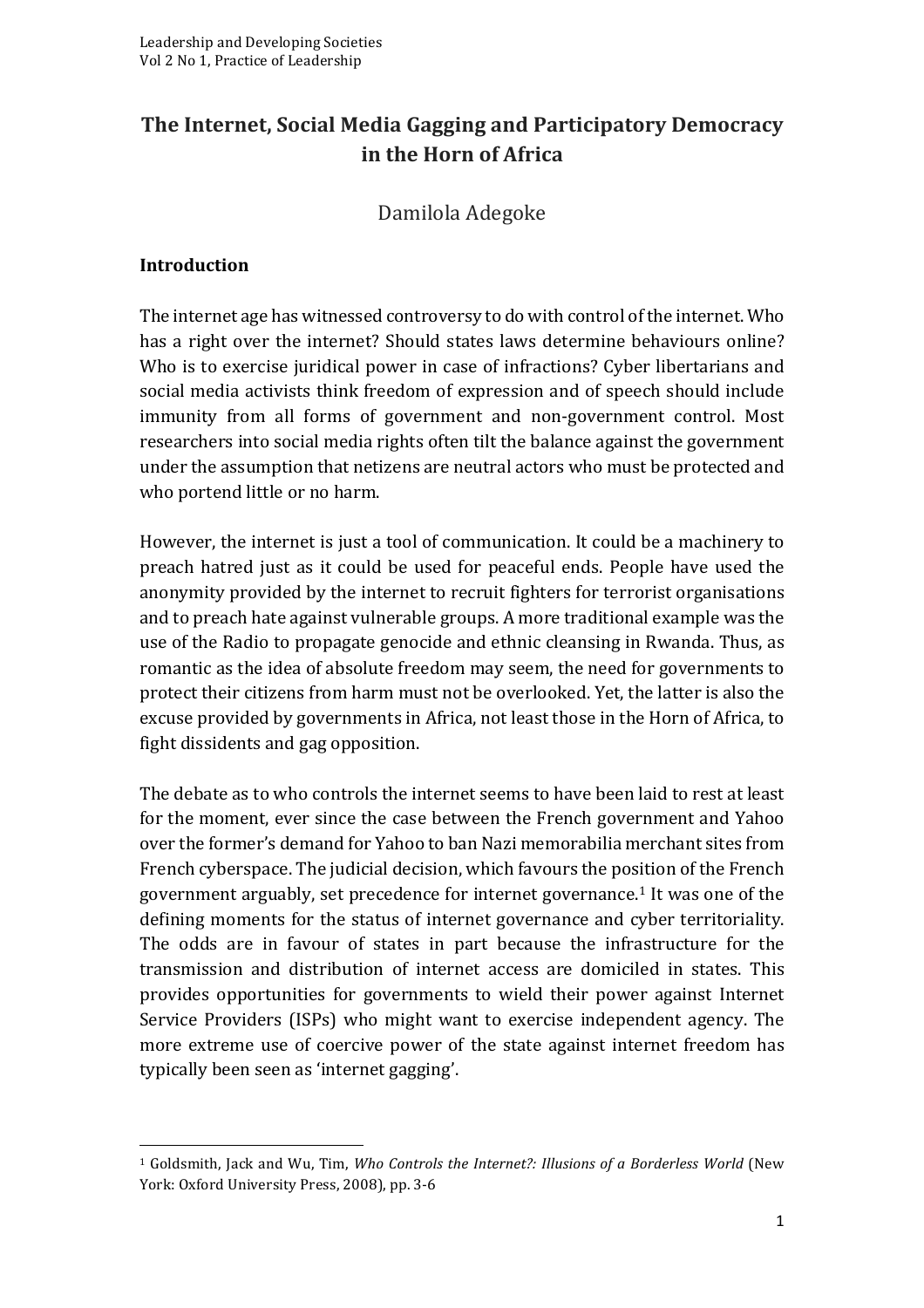Cuba, China, Saudi Arabia, North Korea and countries of Africa particularly in the Horn, such as Ethiopia, are states, which come to mind when anything akin to 'internet gagging' is discussed. This however fosters the erroneous assumption that only such states tamper with the 'freedom of the internet.' Countries across the globe including acclaimed democratic countries have one time or the other, sought extra-legal means to monitor private communications in the name of national security. Edward Snowden is currently wanted for espionage for leaking classified government information.<sup>2</sup> The line between internet gagging and governance of the internet space may appear blurry but it is almost a given that internet gagging is a restriction placed upon individuals or organisations from posting certain contents online. It is another form of cyber-censorship.

Many democratic countries invoke state laws to 'protect' their citizens from negative external influences. Examples include: Germany's clampdown on online peddlers of hate speech and Nazism; United States' fight against online drug vending; and Britain's anti-child online pornography.<sup>3</sup> Conversely, other less democratic countries wield state power against dissents and in some cases resort to incarceration. Insulting Thai King Bhumibol Adulyadej's dog Tongdaeng, for example, got a man incarcerated. Pongsak Sriboonpeng was sentenced to 30-years imprisonment for insulting the Thai monarchy on Facebook. $4$ 

The baseline rationale for the exercise of coercive power in relation to internet freedom, is usually the need to ensure national security. Noble as this may sound, its vagueness has provided opportunities for less democratic states to gag opposition and clamp down on citizens' rights to freedom of expression particularly via the internet.

Another reason behind the massive power of government over the internet could be traced to the history of the technology itself. The internet is a product of massive US Military and Defence contractual arrangements. The core of technology, the language of communication  $-$  the  $TCP/IP$  (Transmission Control Protocol/Internet Protocol) – between one computer and another, the language of sending email SMTP (Simple Mail Transfer Protocol) and other sundry marginal

92547bf094cc\_story.html?utm\_term=.845d53b213f2 (Accessed 21 February 2017) <sup>3</sup> Cellan-Jones, Rory (2014), 'Protecting children from pornography,' *BBC* News, March 28, 2014. Available at: http://www.bbc.co.uk/news/technology-26783483 (Accessed 5 April 2017)

<sup>&</sup>lt;sup>2</sup> Finn, Peter and Horwitz (2017), Sari 'U.S. charges Snowden with espionage,' *The Washington Post*, June 21, 2013. Available at: https://www.washingtonpost.com/world/national-security/uscharges-snowden-with-espionage/2013/06/21/507497d8-dab1-11e2-a016-

<sup>&</sup>lt;sup>4</sup> Matharu, Hardeep (2015) 'Thai man jailed for 30 years for Facebook Posts insulting monarchy,' *The Independent*, August 7, 2015. Available at: http://www.independent.co.uk/news/world/asia/thai-man-jailed-for-30-years-for-facebookposts-insulting-monarchy-10445226.html (Accessed 5 April 2017)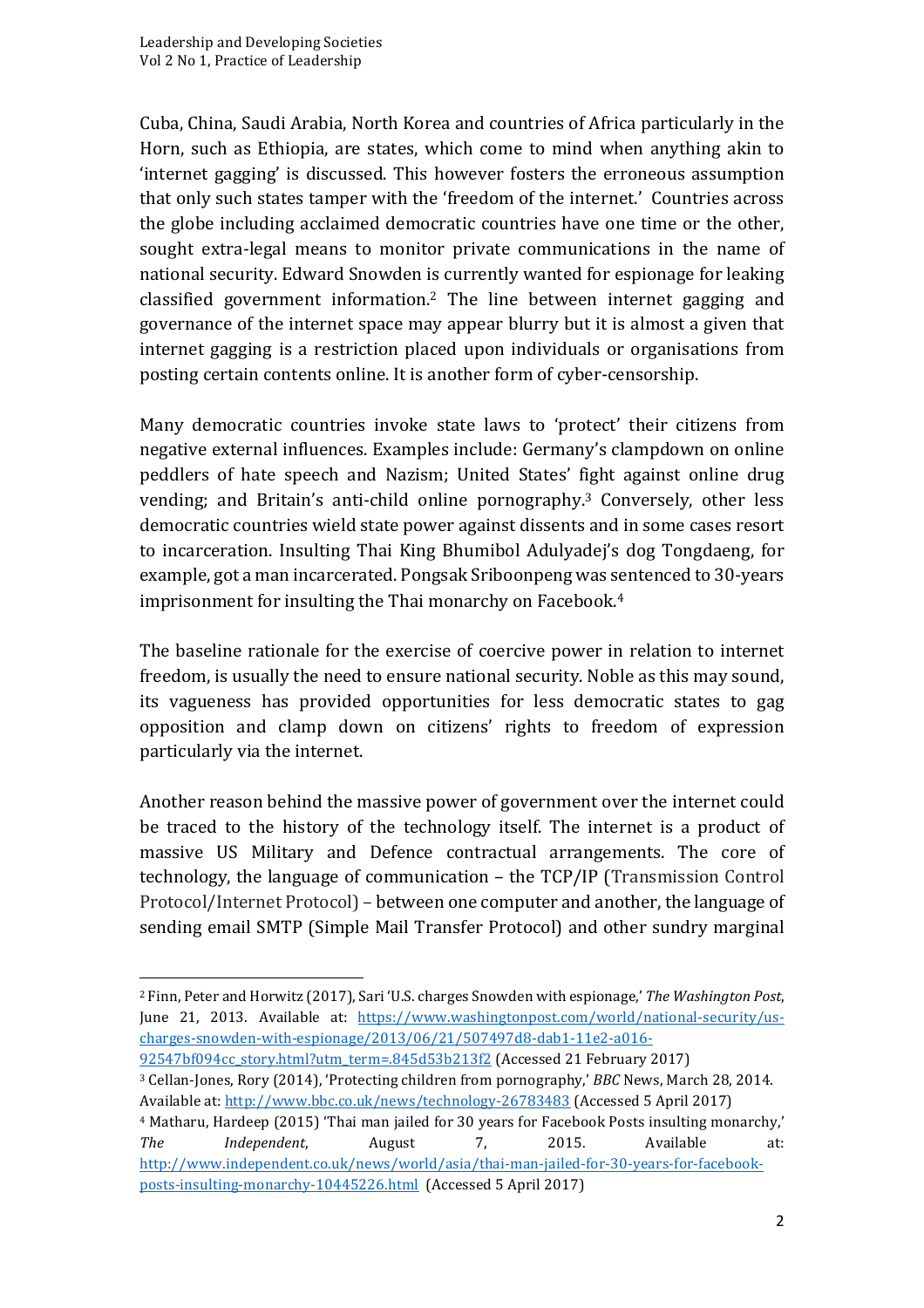technologies which surround the internet, were bye-products of engineers and scientists working directly or indirectly under contracts funded by the US government with the exception of a tiny fraction of geeky associates.<sup>5</sup> By design and structure, internet technology needs a gateway and governments have managed the space mainly because they grant licenses for ISPs to operate within the country; and without the providers, there is no internet, hence no social media.

Somalia, Ethiopia, Eritrea and Djibouti conveniently chose regulatory approach of control over the internet often monitoring this space in ways that lead to censorship. In fact, they take the 'control' aspect to the extreme. These countries of the Horn of Africa have always featured prominently on the list of states that interrupt, interfere, restrict or filter internet access. According to Freedom on the Net 2016 Report, only China, Syria, and Iran rank worse in internet freedom than Ethiopia.<sup>6</sup> In 2015, Eritrea trumped North Korea and Saudi Arabia on the list of the most censored countries in the world.<sup>7</sup> The situation in the region demands serious attention as governments appear to have taken national security to mean restricting the freedom of dissident citizens.

#### **The Internet and Social Media Gagging**

<u> 1989 - Johann Barn, mars eta bainar eta industrial eta baina eta baina eta baina eta baina eta baina eta bain</u>

Without the internet, there would be no social media. Just like the internet, the social media including, for example, Facebook, has links to governments. That explains perhaps why all the tweets posted online are archived in perpetuity by the Library of Congress in the United States. Facebook Graph provides a ready tool for intelligence gathering and passive surveillance operations - a situation which led several internet activists to protest over internet users' infringement of privacy. $8$  There are censorship laws in most countries of the world. The primary reason often cited is to protect national security. Countries in the Horn of Africa seem to have mastered the excuse of clamping down on dissenting voices under the pretext of national security.

The Ethio Telecom and the Ethiopian Telecommunication Agency (ETA) are government agencies with sole control of internet access in Ethiopia. Ethio Telecom is the sole Internet Service Provider (ISP) and also the only top-level-

https://freedomhouse.org/report/freedom-net/2016/ethiopia (Accessed 5 April 2017)

<sup>&</sup>lt;sup>5</sup> Goldsmith and Tim, *Who Controls the Internet?: Illusions of a Borderless World*, pp. 22-27. <sup>6</sup> 'Ethiopia: Freedom on the Net 2016,' *Freedom Housel*. Available at:

<sup>7 &#</sup>x27;10 Most Censored Countries 2015,' *Committee for the Protection of Journalists*. Available at: https://cpj.org/2015/04/10-most-censored-countries.php (Accessed 6 April 2017)

<sup>8</sup> Decugis, Guillaume (2017), 'The Big Problem with Facebook's Graph Search: Privacy Constraints,' Fast Company, January 22, 2013. Available at:

https://www.fastcompany.com/3004952/big-problem-facebooks-graph-search-privacyconstraints (Accessed 7 April 2017)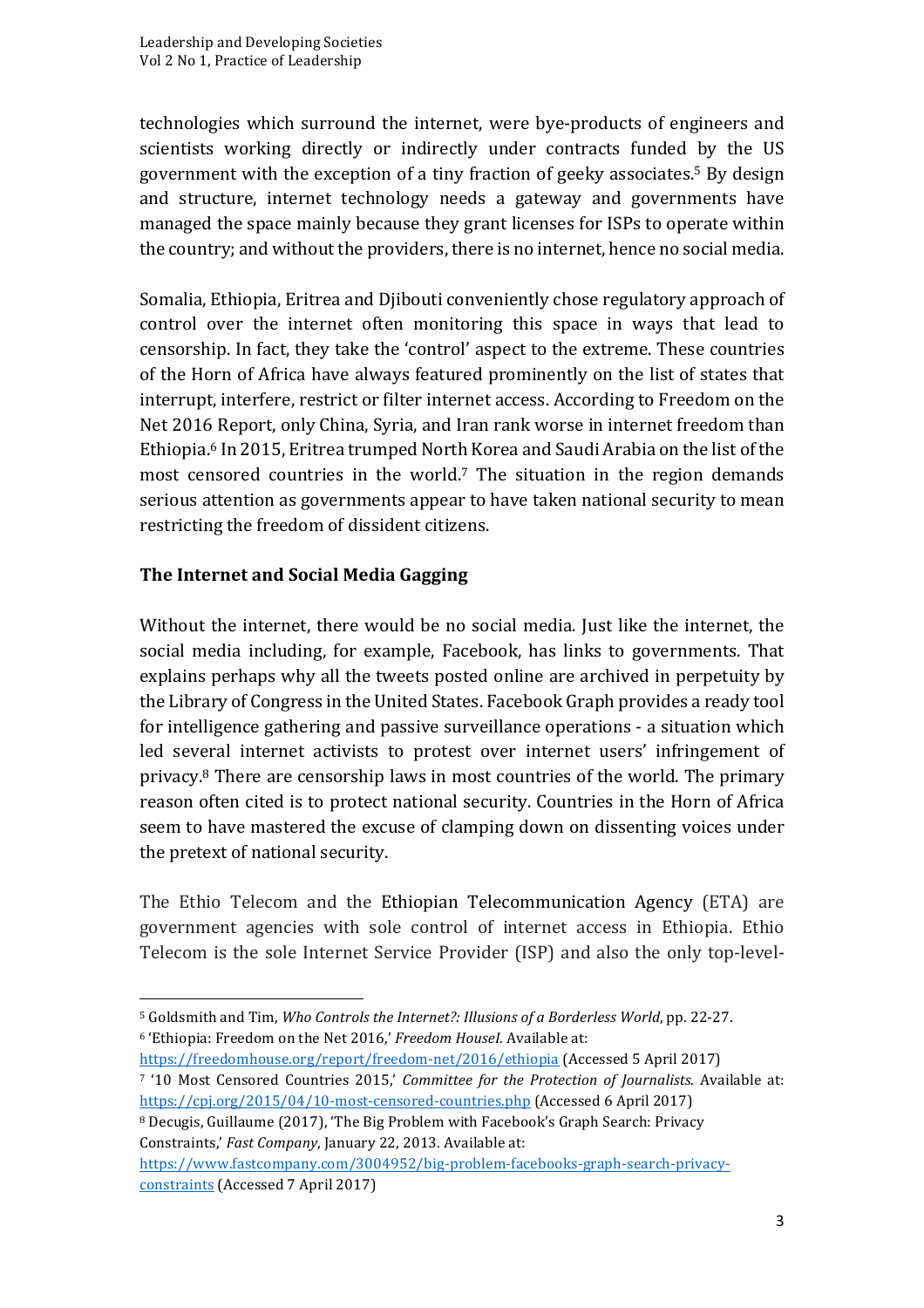domain vendor in the country. This means, all internet connections and access are regulated and monitored by the government. In Eritrea, only one percent of the population has access to the internet, and only around six percent have mobile  $phones.<sup>9</sup>$  Countries in the region use filtering, monitoring and surveillance equipment to regulate social media activities and internet communications; and anti-government websites and blogs are blocked. At some point in 2006, Ethiopian internet café users were required to register their names and addresses.<sup>10</sup>

Bloggers and social media activists have had to contend with intrusive policies of governments, which are hidden under vague anti-terrorism laws; thereby equating opposition to government with terrorism. Websites are attacked by paid internet mercenaries; email accounts are hacked and police often wire-tap phone conversations or demand self-censorship of social media posts.<sup>11</sup> Some of the countries in the region are signatories to several international conventions and laws, which guarantee freedom of expression but they have manipulated local laws to serve their ends. Ironically, they intensify these monitoring, intrusions and surveillance around periods of organised protests against injustice; for example, Ethiopia was alleged to have blocked social media sites during Oromo protests.<sup>12</sup> In situations where government controls who gets connected and what sites get visited by the citizens, there is little to no democratic rights for the citizens because the aim of the so-called national security effectively comes across as regime preservation.

#### **Social Media and Participatory Democracy**

Society is stratified and political elites dominate political discourses and seem to attract traditional media patronage. It is not uncommon for issues to be moderated to express the contrasting opinions of those at the top rung of society. Typically, debates are between different elite groupings. Rarely do ordinary people have a means to express their opinions and truly drive policies. Most democracies are representative democracies, even the quasi-democratic states of

<u> 1989 - Johann Barn, mars ann an t-Amhain an t-Amhain an t-Amhain an t-Amhain an t-Amhain an t-Amhain an t-Amh</u>

<sup>&</sup>lt;sup>9</sup> 'Eritrea: Freedom on the Net 2016,' *Freedom House*. Available at:

https://freedomhouse.org/report/freedom-press/2016/eritrea (Accessed 5 April 2017) <sup>10</sup> Abate, Groum (2017), 'Ethiopia Internet Cafes Start Registering Users,' *Nasret*, December 27, 2006. Available at:

http://nazret.com/blog/index.php/2006/12/27/ethiopia\_internet\_cafes\_start\_registerin (Accessed 10 April 2017)

<sup>&</sup>lt;sup>11</sup> 'Ethiopia Trains Bloggers to attack its opposition and the Eritrean Government,' Madote. Available at: http://www.madote.com/2014/06/ethiopia-trains-bloggers-to-attack-its.html (Accessed 20 April 2017)

<sup>&</sup>lt;sup>12</sup> 'Ethiopia: Social media and news websites blocked by government to prevent protests,' *Amnesty International UK*, December 13, 2016. Available at: https://www.amnesty.org.uk/pressreleases/ethiopia-social-media-and-news-websites-blocked-government-prevent-protests (Accessed 20 April 2017)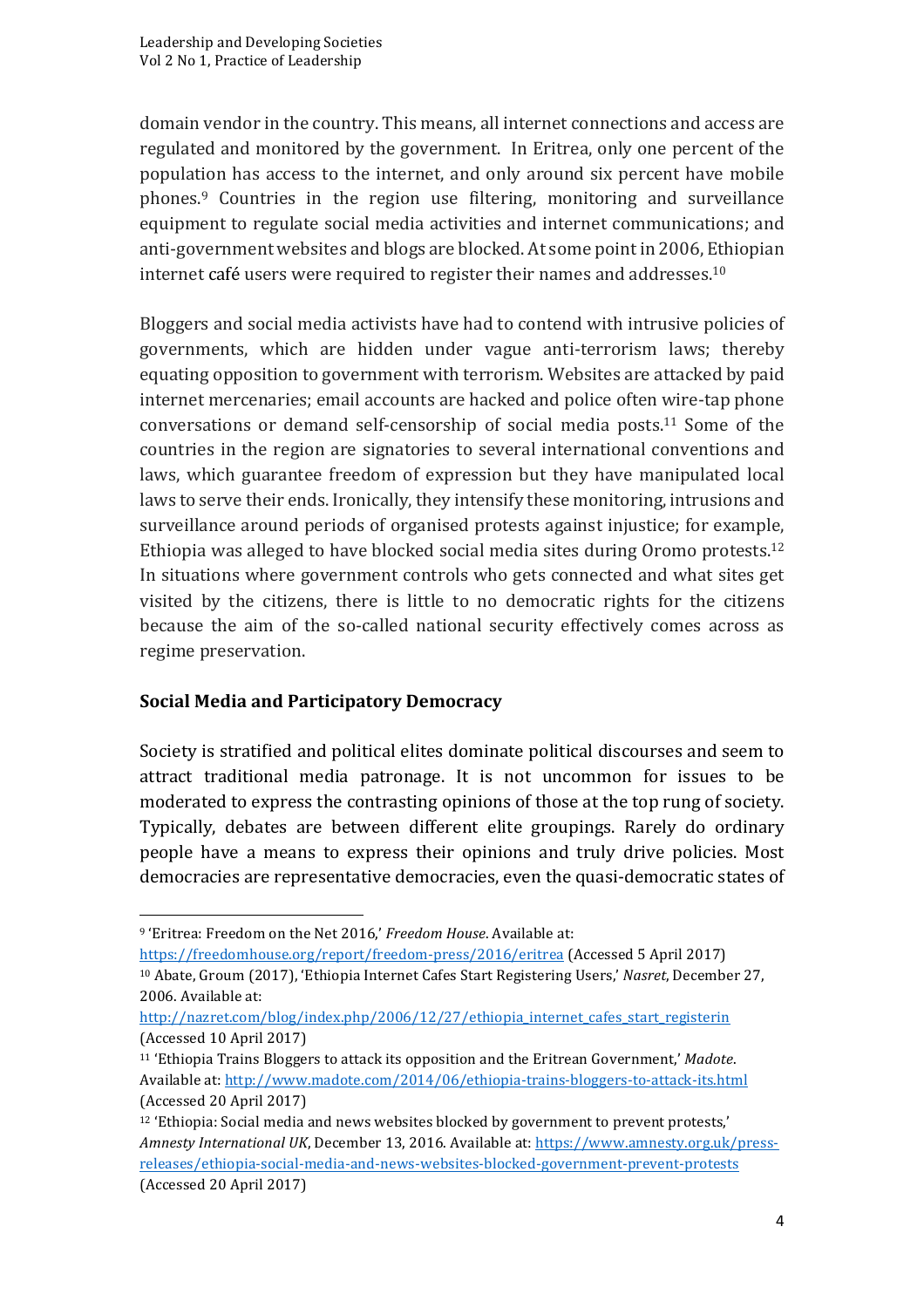Africa. One apparent weakness of this arrangement is that politicians are more loyal to their parties, to lobbyists or their own hegemonic sustenance than to care so much about the electorates. Arguably, there is need for an independent platform for citizens to aggregate their opinions and form groups to engender some form of direct democracy, participatory enough to in some cases drive policies, organize revolutions such as in Tunisia and Egypt and pressure governments without the 'middle men' politicians.

Societies with an appreciable level of freedom of the internet (there is no such society with totally free internet space), tend to record steadier economic growth. Shutting down internet in a globalised economy does not forebode well for developing countries such as those in the countries of the Horn Africa that are the focus of this paper. According to the Centre for Technology Innovation at the Brookings Institution, internet shutdowns in Ethiopia between mid-2015 and mid-2016 cost the country's economy about  $$9$  million.<sup>13</sup> Eritrea, Djibouti and Somalia are no exception. Open societies have certain characteristics, which include open media and freedom of information. While as earlier noted, this freedom is qualified, a cursory look at more economically advanced societies reveals a large guarantee of freedom of expression. Nearly all the countries of Africa have diverse methods of controlling access to information. They have enjoyed years of controlling political agenda and are often unwilling to relinquish that power to the user-generated political agenda shaping the power of social media. Many see the technology as a threat rather than a tool for engaging the polity in the task of nation building.

Hyperbolic assertions have nonetheless been made about the ubiquitous nature of social media as an instrument of entrenching democracy. The social relationships power of the social media could be attributed not to the technology in itself but to the various human actors who have imposed their power on the system. These actors include activists, politicians, celebrities - agents who brought their offline power to bear upon discourses and narratives on the internet. A careful examination of group dynamics across social media networks would reveal that regular users do re-tweet tweets posted by political actors and also follow 'popular' social influencers on the different platforms. This is not to preclude the possible role of social media in promoting participatory governance, but to serve as a cautionary point against over-fitting the real influence of social media in democratic governance.

<u> 1989 - Johann Barn, mars ann an t-Amhain an t-Amhain an t-Amhain an t-Amhain an t-Amhain an t-Amhain an t-Amh</u>

<sup>&</sup>lt;sup>13</sup> James Jeffrey, 'Ethiopia: Internet shutdowns take their toll on economy,' Madote. Available at: http://www.madote.com/2016/12/ethiopia-internet-shutdowns-take-their.html (Accessed 17 May 2017)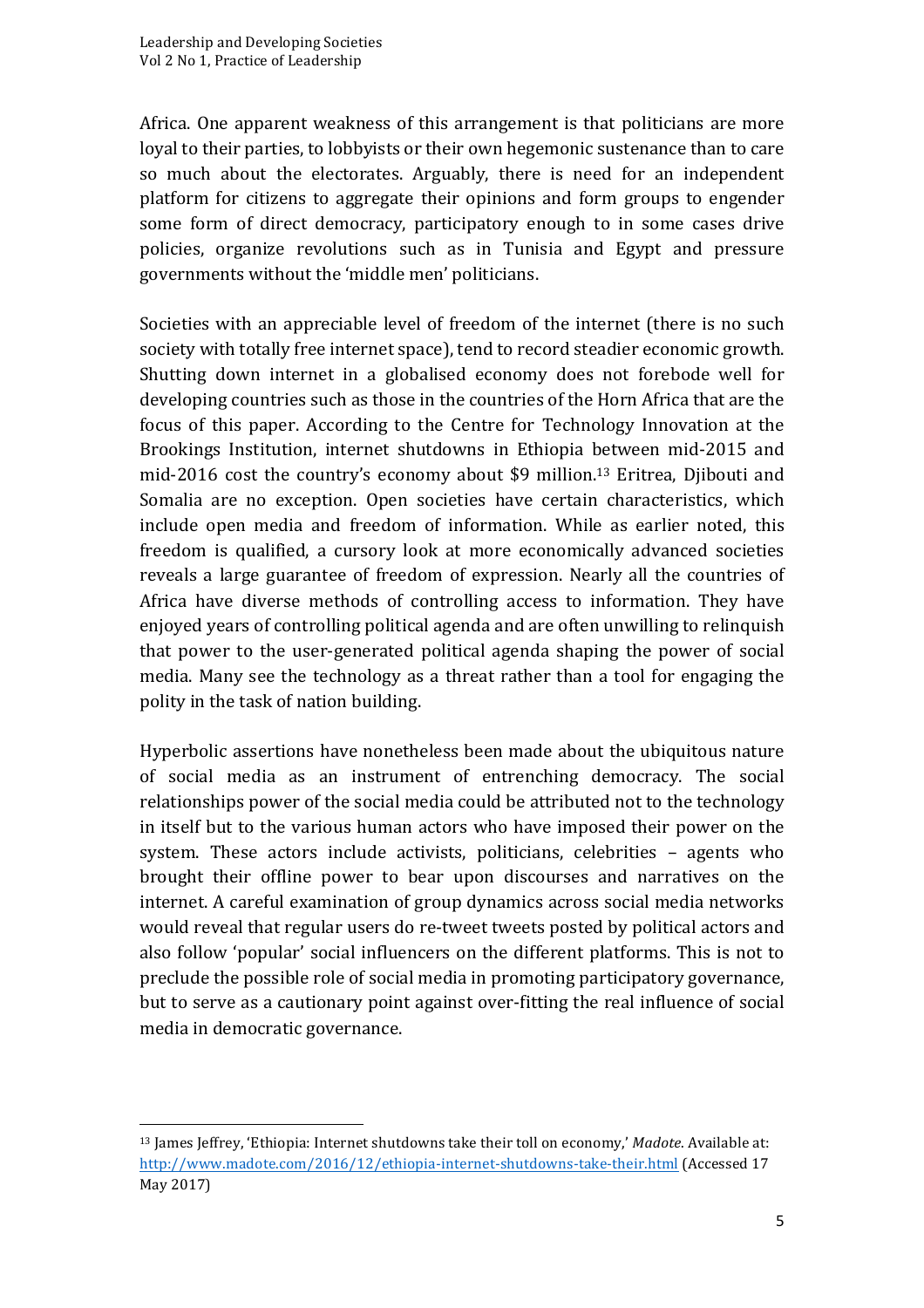Recognising the role independent actors can play on social media in shaping public opinions; several governments in the Horn of Africa particularly in Ethiopia and Eritrea, have attempted to crack down on activists.<sup>14</sup> This approach has been counter-productive for the image portrayal of these governments. Countries where citizens have been actively engaged through participative governance have fared better than those where governments seek to totally control citizens' engagements online. 

Allowing citizens to air their grievances freely can help government officials and policy makers to crowdsource solutions while also providing direct access to citizens' opinions. The United Nations harnessed the wisdom of the crowd to crowdsource policy ideas for the post-2015 development agenda from hundreds of thousands of digital media and mobile phone users across the world. This participatory approach could be deployed by states in the Horn of Africa to harvest opinions from citizens thereby promoting a vertical distribution of power as against the highly-centralised, top-down approach to governance. When citizens feel ownership of policies, they tend to trust governments the more. Representative democracy could be tainted by various extraneous power actors but direct participatory democracy is beneficial to all political actors. There is no doubt that social media has provided the platform for social interactions and network building; but we must not be tempted to extricate the actors from the tools. 

#### **Conclusion and Recommendations**

<u> 1989 - Johann Barn, mars ann an t-Amhain an t-Amhain an t-Amhain an t-Amhain an t-Amhain an t-Amhain an t-Amh</u>

The African Leadership Centre emphasises as one of its core values, the need for African led-ideas in policy formulations particularly in the area of peace and security. The issue of internet freedom and use of social media for participatory governance calls for African-led ideas. There is need for governments in the Horn of Africa and Africa as a whole to interrogate several transnational issues around social media use, security and development. It is important for governments in the region to put in place a more open and transparent security approach which would guarantee that the rights to privacy and freedom of expression of all citizens is not violated. There are other areas of security, which could be monitored and which would be applauded by all and which will not give the impression that security is about regime preservation. There are, for example, internet child pornography sites, internet predators, online recruitment platforms for terrorist activities, ethnic hate sites and other instruments of insecurity out

<sup>&</sup>lt;sup>14</sup> Müller, Tanja (2015) 'Singled Out? Eritrea and the Politics of the Horn of Africa,' *World Politics Review*, September 17, 2015. Available at:

https://www.worldpoliticsreview.com/articles/16715/singled-out-eritrea-and-the-politics-ofthe-horn-of-africa (Accessed 17 April 2017)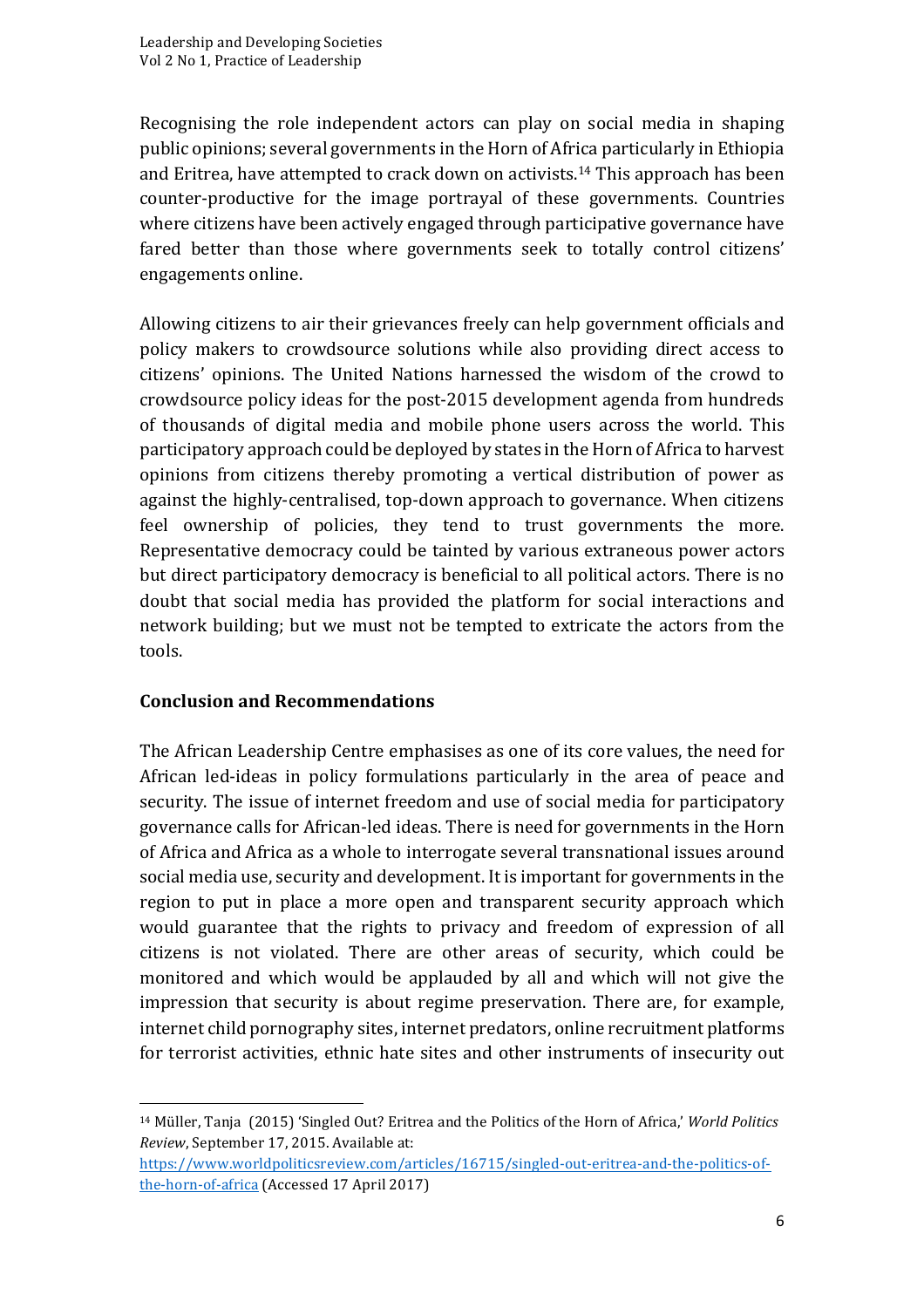there on the internet and on social media which demand the attention of governments. 

The internet should not be portrayed as an instrument of subversion because it is just a tool which can be put to beneficent use. A typical example is the use of social media and internet for crowd sourcing policies that will entrench democratic ideals. Opinions could be mined through social media using existing methodologies to measure public reactions to government policies and to also help design pro-people initiatives, which can aid development.

### **BIBLIOGRAPHY**

'10 Most Censored Countries 2015,' *Committee for the Protection of Journalists*. Available at: https://cpj.org/2015/04/10-most-censored-countries.php (Accessed 6 April 2017)

Abate, Groum (2017) 'Ethiopia Internet Cafes Start Registering Users,' *Nasret*, December 27, 2006. Available at: http://nazret.com/blog/index.php/2006/12/27/ethiopia internet cafes start r egisterin (Accessed 10 April 201)

Cellan-Jones, Rory (2014), 'Protecting children from pornography,' *BBC* News, March 28, 2014. Available at: http://www.bbc.co.uk/news/technology-26783483 (Accessed 5 April 2017)

Decugis, Guillaume (2013) 'The Big Problem with Facebook's Graph Search: Privacy Constraints,' *Fast Company*, January 22, 2013. Available at: https://www.fastcompany.com/3004952/big-problem-facebooks-graph-searchprivacy-constraints (Accessed 7 April 2017)

'Eritrea: Freedom on the Net 2016,' *Freedom House*. Available at: https://freedomhouse.org/report/freedom-press/2016/eritrea (Accessed 5) April 2017)

'Ethiopia Trains Bloggers to attack its opposition and the Eritrean Government,' *Madote*. Available at: http://www.madote.com/2014/06/ethiopia-trainsbloggers-to-attack-its.html (Accessed 20 April 2017)

'Ethiopia: Freedom on the Net 2016,' *Freedom Housel*. Available at: https://freedomhouse.org/report/freedom-net/2016/ethiopia (Accessed 5) April 2017)